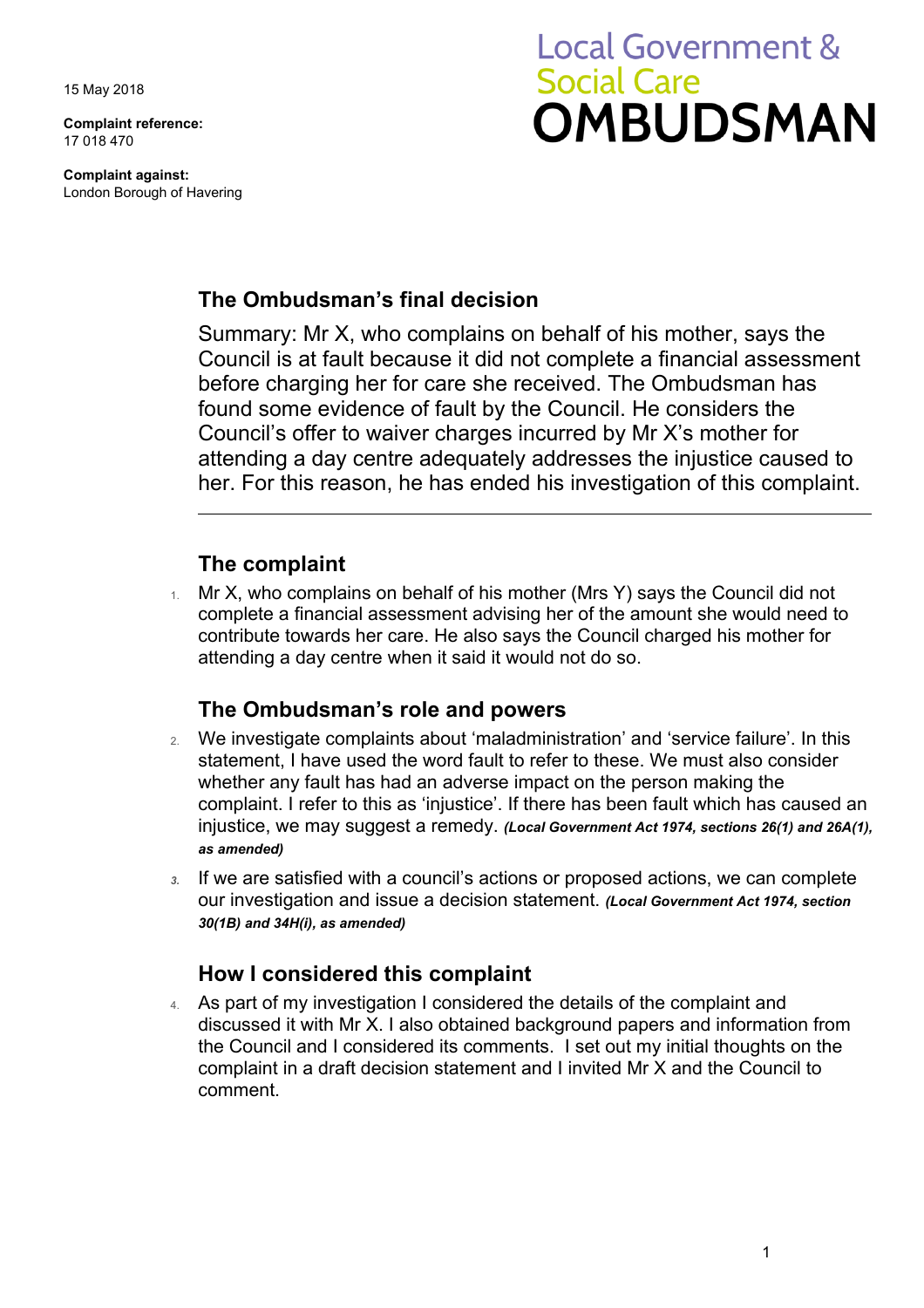# **What I found**

#### **Background**

 $\overline{a}$ 

- 5. Mrs Y is a pensioner. She has been diagnosed with dementia. She also suffers from arthritis, emphotymia and glaucoma. Mrs Y lives with her daughter.
- assessment in December 2016 to see what contribution she needed to make 6. In 2016 Mrs X received a care package, which included domiciliary care and day centre attendance. As part of this process the Council undertook a financial towards her care.
- 7. Mrs Y stopped receiving care in February 2017
- 8. In May the Council carried out a new assessment of Mrs Y's needs. The assessment concluded that Mrs Y required domiciliary care during the week.
- incurs a charge of £40 per day. 9. The Council used the financial assessment it completed in December 2016 when assessing the contribution Mrs Y should make towards the care she was now receiving. As part of the process Mrs Y was issued with a booklet explaining how the Council charges for care. The booklet set out that attending a day centre
- 10. The Council notified Mrs Y of the financial assessment it had undertaken in a letter of 13 July. The letter set out that if the cost of Mrs Y's care changed the Council would amend her bill accordingly.
- 11. Mrs Y began to receive care again in July.
- increase the care provided to Mrs Y by including a weekly visit to a day centre. 12. Following a review of Mrs Y's care plan in September the Council agreed to Mrs Y's social worker told her that she would not be charged for the attending the day centre until a new financial assessment had been undertaken.
- 13. However, Mrs Y was charged for attending the day centre during this period.
- 14. In November Mrs Y's family contacted the Council's financial assessment team with the outcome that a new financial assessment would be undertaken. The Council sent a form to Mrs Y's family in early December but it has not yet been returned.
- was incurring for attending the day centre. In its reply the Council acknowledged 15. Meanwhile Mrs Y's family complained to the Council about the charges Mrs Y that Mrs Y's social worker had wrongly advised her family that there would be no charge for attending the day centre until a reassessment had been undertaken. It apologised to Mrs Y and her family for its mistake. It said that the issue would be highlighted with its staff to ensure similar incidents did not occur.
- the Ombudsman's initial enquiries on the complaint the Council offered to waiver the day centre fees incurred by Mrs Y for the period from 29 September 2017 (the date of her first attendance at the day care centre) to 3 February 2018 (the date 16. Mrs Y's family remained unhappy and approach the Ombudsman. In response to when her complaint was responded to).